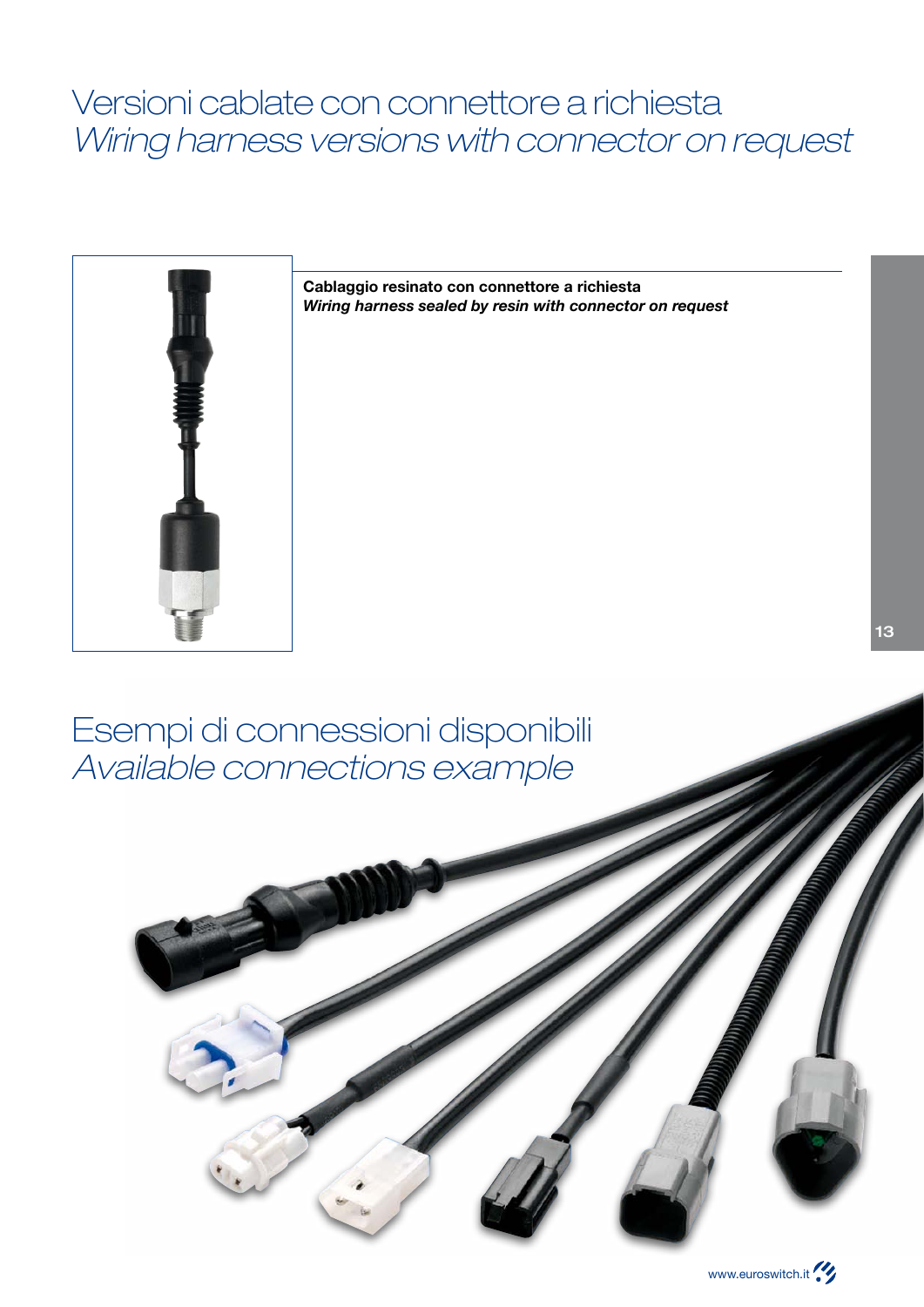## Cappucci e connettori di protezione Protection cap and connectors